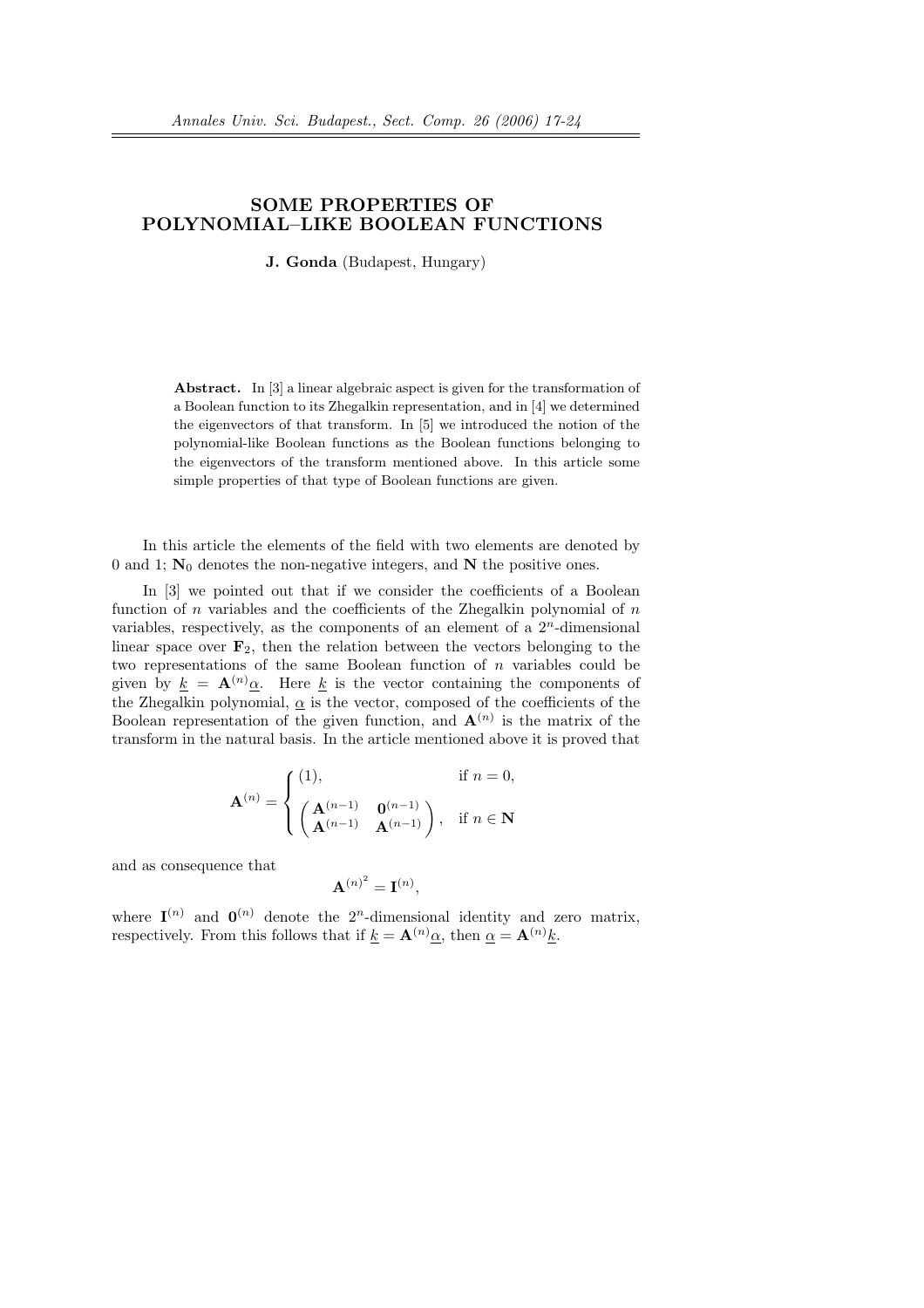In [4] it is pointed out that the minimal polynomial of  $\mathbf{A}^{(n)}$  is  $\lambda^2+1$ , except for the case of  $n = 0$ , when the minimal polynomial is equal to  $\lambda + 1$ . The only eigenvector of the transform is 1, and the nullspace of the unique eigenvector of  $\mathbf{A}^{(n)}$  is a  $2^{n-1}$ -dimensional space, if  $n > 0$ .  $\underline{u} \in \mathbf{F}_2^{2^n}$  is an eigenvector of the transform if and only if  $\underline{u} =$  $\frac{1}{2}$  $\underline{u}^{(0)}$ pace, if  $n > 0$ .  $\underline{u} \in \mathbf{F}_2$  is an eigenvector of the  $\underline{u}^{(0)}$ , where  $\underline{u}^{(1)}$  is an arbitrary vector of the  $2^{n-1}$ -dimensional linear space over  $\mathbf{F}_2$ , and  $\underline{u}^{(0)} = (\mathbf{A}^{n-1} + \mathbf{I}^{n-1}) \underline{u}^{(1)}$ .  $(1 - 1 - m)$ 

The definition of the polynomial-like Boolean functions can be found in [5]. If f is a Boolean function of n variables,  $\alpha$  is the spectrum of its canonical disjunctive normal from, and  $k$  is the vector of the coefficients of its Zhegalkin polynomial, then f is polynomial-like if and only if  $\alpha = k$ .

In the following part of our article, we apply the results stated in [3], [4] and [5] to the Boolean functions.

**Notation.** Let  $n \in \mathbb{N}_0$ , let  $\mathbf{T}^{(n)}$  be the  $2^n$ -dimensional linear space over  $\mathbf{F}_2$ , for  $2^n > i \in \mathbf{N}_0$  let  $m_i^{(n)}$  be the *i*-th minterm of *n* variables and  $S_i^{(n)}$ the *i*-th elementary Zhegalkin polynomial of *n* indeterminates, that is  $m_i^{(n)}$  =  $=\prod^{n-1}$  $j=0$  $\overline{a}$  $\overline{a}_j^{(i)}\oplus x_j$ ´ and  $S_i^{(n)} = \prod^{n-1}$  $j=0$  $\overline{a}$  $\overline{a}_j^{(i)}+x_j$ ´ , where  $i = \sum_{i=1}^{n-1}$  $j=0$  $a_j^{(i)}2^j$ , and  $\oplus$  is the Exclusive Or, and + denotes the logical sum. If  $\alpha \in \mathbf{T}^{(n)}, \underline{k} = \mathbf{A}^{(n)} \alpha$ , and  $f = \sum_{n=1}^{2^n - 1}$  $\sum_{i=0}^{\infty} \alpha_i m_i^{(n)}$  is a Boolean-function of *n* variables, then  $\varphi(f) = p =$  $=\bigoplus_{i=0}^{2^n-1} k_i S_i^{(n)}$ . For the previous f and p,  $f = f_r^{(n)}$  and  $p = p_s^{(n)}$ , where  $r =$  $=\sum_{n=1}^{2^n-1}$  $\sum_{i=0}^{n-1} \alpha_i 2^i$  and  $s = \sum_{i=0}^{2^n - 1}$  $\sum_{i=0} k_i 2^i.$ 

Proposition 1. The EXCLUSIVE OR of polynomial-like Boolean functions of the same variables is a polynomial-like Boolean function of these variables.

**Proof.** This statement is obvious, as  $k = \mathbf{A}\alpha$ , and then

$$
\sum_{i=1}^m \underline{k}_1 = \sum_{i=1}^m \mathbf{A}^{(n)} \underline{\alpha}_i = \mathbf{A}^{(n)} \sum_{i=1}^m \underline{\alpha}_i.
$$

Proposition 2. The logical product (that is the And operation) of polynomial-like Boolean functions over pairwise disjunctive sets of variables is polynomial-like Boolean function over the union of these sets of variables.

**Proof.** Let  $f = f(x_0, \ldots, x_{r-1})$  and  $g = g(x_r, \ldots, x_{r+s-1})$  be polynomiallike Boolean functions, where  $\{x_0, \ldots, x_{r-1}\} \cap \{x_r, \ldots, x_{r+s-1} = \emptyset, \text{ and } f =$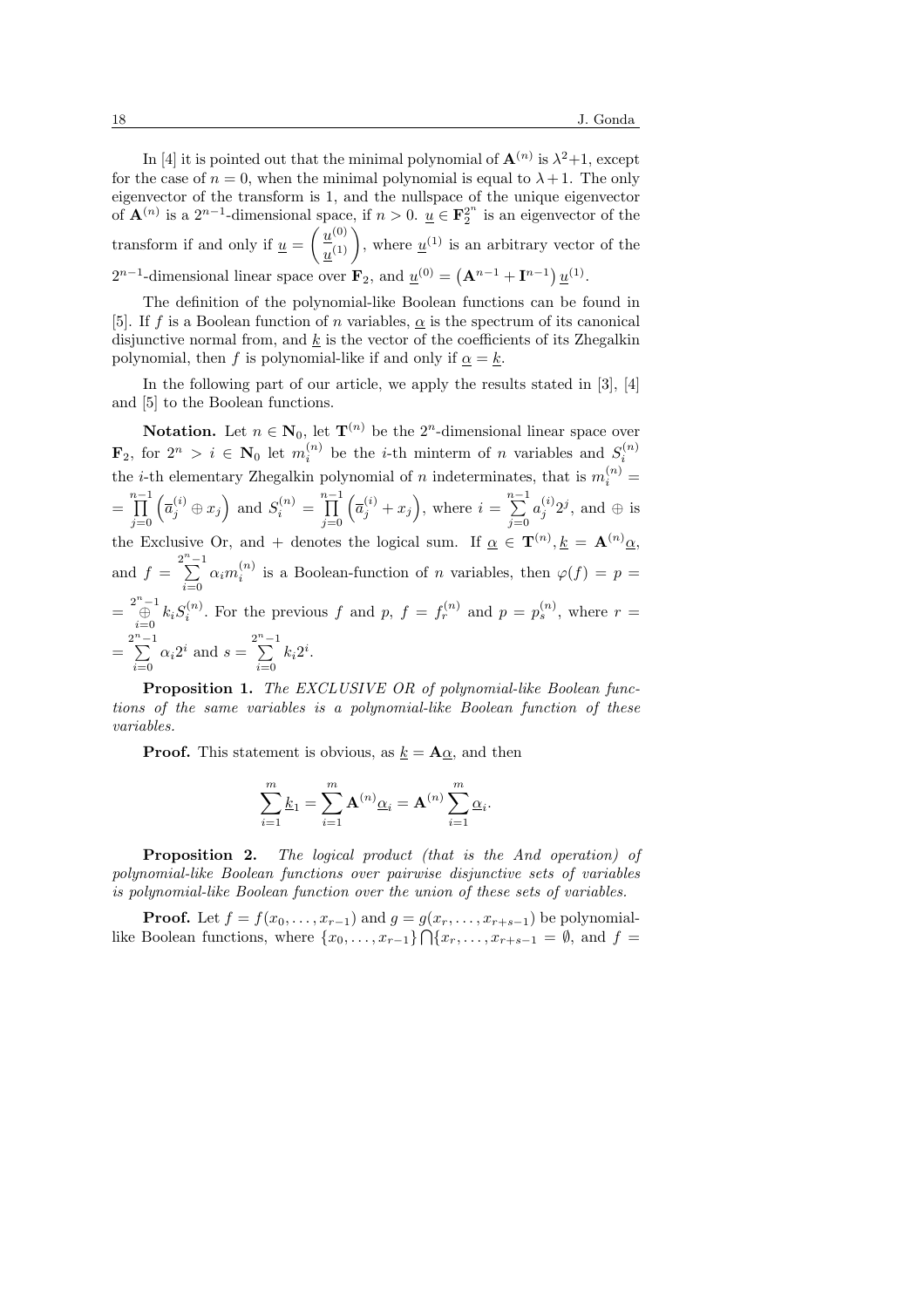$$
= \sum_{i=0}^{2^{r}-1} \alpha_{i}^{(f)} m_{i}^{(r)}, \ g = \sum_{i=0}^{2^{s}-1} \alpha_{i}^{(g)} m_{i}^{(s)}.
$$
 Then  $\varphi(f) = \bigoplus_{i=0}^{2^{r}-1} \alpha_{i}^{(f)} S_{i}^{(r)}$  and  $\varphi(g)$   
\n
$$
= \bigoplus_{i=0}^{2^{s}-1} \alpha_{i}^{(g)} S_{i}^{(s)}.
$$
 As  
\n
$$
m_{i}^{(x_{0},...,x_{r-1})} m_{j}^{(x_{r},...,x_{r+s-1})} = \prod_{k=0}^{r-1} \left( \overline{a}_{k}^{(i)} \oplus x_{k} \right) \prod_{l=0}^{s-1} \left( \overline{a}_{l}^{(j)} \oplus x_{r+l} \right) =
$$
  
\n
$$
= \prod_{k=0}^{r-1} \left( \overline{a}_{k}^{(i)} \oplus x_{k} \right) \prod_{l=r}^{r+s-1} \left( \overline{a}_{l}^{(2^{r}j)} \oplus x_{l} \right) = \prod_{t=0}^{r+s-1} \left( \overline{a}_{t}^{(i+2^{r}j)} \oplus x_{t} \right) =
$$
  
\n
$$
= m_{i+2r}^{(x_{0},...,x_{r-1},x_{r},...,x_{r+s-1})}
$$

and

$$
S_i^{(x_0,\ldots,x_{r-1})} S_j^{(x_r,\ldots,x_{r+s-1})} = \prod_{k=0}^{r-1} \left( \overline{a}_k^{(i)} + x_k \right) \prod_{l=0}^{s-1} \left( \overline{a}_l^{(j)} + x_{r+l} \right) =
$$
  

$$
= \prod_{k=0}^{r-1} \left( \overline{a}_k^{(i)} + x_k \right) \prod_{l=r}^{r+s-1} \left( \overline{a}_l^{(2^r j)} + x_l \right) = \prod_{t=0}^{r+s-1} \left( \overline{a}_t^{(i+2^r j)} + x_t \right) =
$$
  

$$
= S_{i+2^r j}^{(x_0,\ldots,x_{r-1},x_r,\ldots,x_{r+s-1})},
$$

so  $(\alpha_i^{(f)} m_i^{(x_0,\ldots,x_{r-1})})(\alpha_j^{(g)} m_j^{(x_0,\ldots,x_{s-1})}) = \alpha_i^{(f)} \alpha_j^{(g)} m_{i+2^r j}^{(x_0,\ldots,x_{r-1},x_r,\ldots,x_{r+s-1})}$ , and a similar equality is true substituting  $m$  by  $\check{S}$ . Then, considering that the logical product is distributive over both the OR and the EXCLUSIVE OR operation, we get that

$$
fg = f(x_0, \dots, x_{r-1}) \cdot g(x_r, \dots, x_{r+s-1}) =
$$
  
\n
$$
= \left(\sum_{i=0}^{2^r-1} \alpha_i^{(f)} m_i^{(x_0, \dots, x_{r-1})}\right) \left(\sum_{j=0}^{2^s-1} \alpha_j^{(g)} m_j^{(x_r, \dots, x_{r+s-1})}\right) =
$$
  
\n
$$
= \sum_{i=0}^{2^r-1} \sum_{j=0}^{2^s-1} \alpha_i^{(f)} \alpha_j^{(g)} m_i^{(x_0, \dots, x_{r-1})} m_j^{(x_r, \dots, x_{r+s-1})} =
$$
  
\n
$$
= \sum_{k=0}^{2^{r+s}-1} \alpha_{(k \mod 2^r)}^{(f)} \alpha_{\lfloor \frac{k}{2^r} \rfloor}^{(g)} m_k^{(x_0, \dots, x_{r-1}, x_r, \dots, x_{r+s-1})} =
$$

 $=$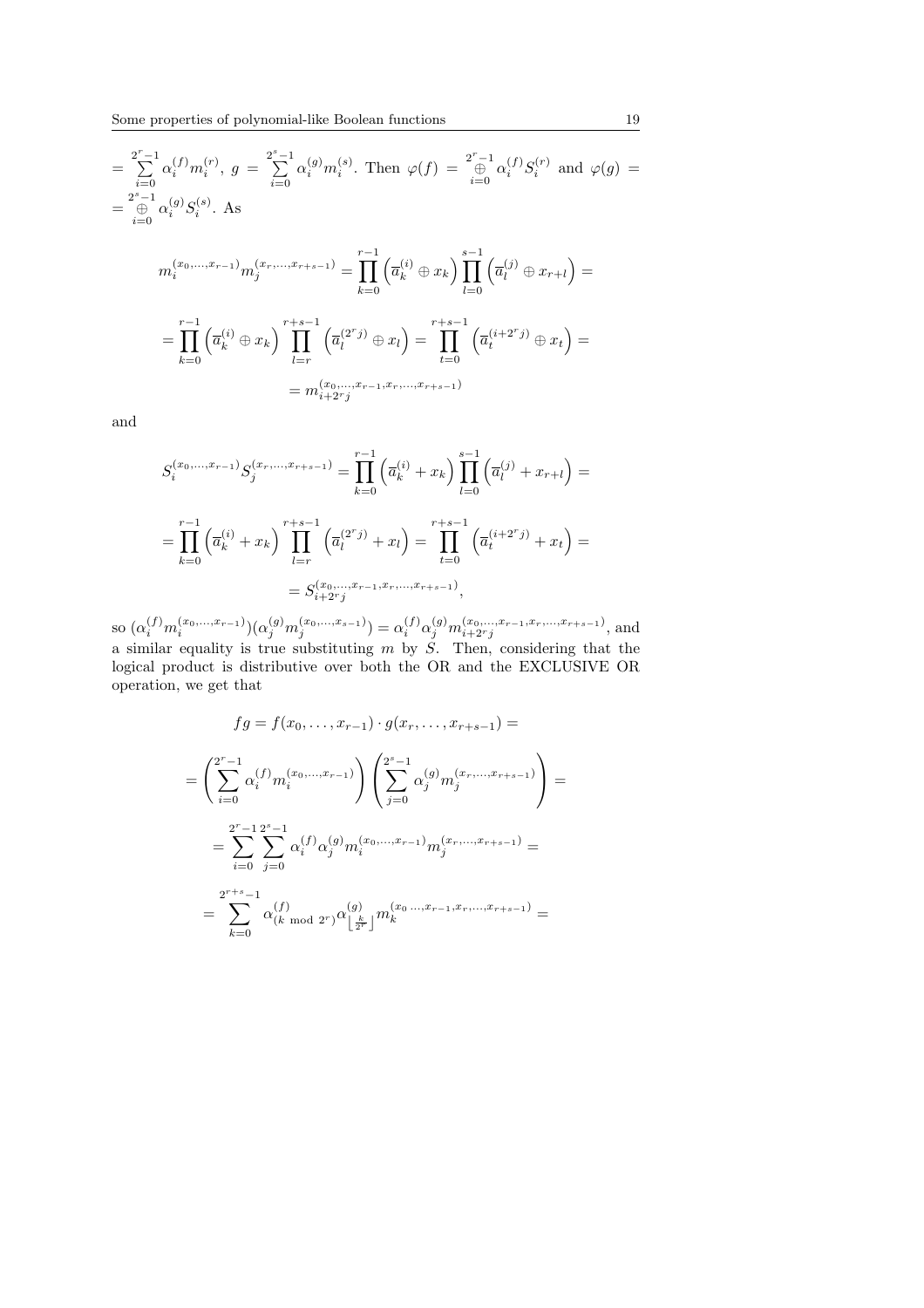$$
= \sum_{k=0}^{2^{r+s}-1} \alpha_k^{(fg)} m_k^{(x_0 \dots, x_{r-1}, x_r, \dots, x_{r+s-1})}
$$

and

$$
\varphi(f)\varphi(g) = p^{(f)}(x_0, \dots, x_{r-1}) \cdot p^{(g)}(x_r, \dots, x_{r+s-1}) =
$$
  
= 
$$
\left(\sum_{i=0}^{2^r-1} \alpha_i^{(f)} S_i^{(x_0, \dots, x_{r-1})}\right) \left(\sum_{j=0}^{2^s-1} \alpha_j^{(g)} S_j^{(x_r, \dots, x_{r+s-1})}\right) =
$$

$$
= \sum_{i=0}^{2^r-1} \sum_{j=0}^{2^s-1} \alpha_i^{(f)} \alpha_j^{(g)} S_i^{(x_0,\dots,x_{r-1})} S_j^{(x_r,\dots,x_{r+s-1})} =
$$

$$
= \sum_{k=0}^{2^{r+s}-1} \alpha_{(k \bmod 2^r)}^{(f)} \alpha_{\lfloor \frac{k}{2^r} \rfloor}^{(g)} S_k^{(x_0,\ldots,x_{r-1},x_r,\ldots,x_{r+s-1})} =
$$

$$
= \sum_{k=0}^{2^{r+s}-1} \alpha_k^{(fg)} S_k^{(x_0,\ldots,x_{r-1},x_r,\ldots,x_{r+s-1})},
$$

where for any  $2^{r+s} > k \in \mathbb{N}_0$   $\alpha_k^{(fg)} = \alpha_{(k)}^{(f)}$  $\frac{(f)}{(k \mod 2^r)} \alpha^{(g)}_{\lfloor \frac{k}{r} \rfloor}$  $\left[\frac{k}{2^r}\right]$ , so  $fg$  is a polynomial-like Boolean function of the variables belonging to  $\{x_0, \ldots, x_{r-1}\}\cup$  $\cup \{x_r, \ldots, x_{r+s-1}\}.$  From here we get the stated property by induction on the number of the Boolean functions.

Remark. In Proposition 1 it is important, that the set of the variables of the functions are the same, while for the product in Proposition 2 the disjunctivity of these sets is important. For instance, both  $x_0 \oplus x_1$  and  $x_2$  are polynomial-like Boolean functions, but  $x_0 \oplus x_1 \oplus x_2$  is not, and  $x_0 \oplus x_1 \oplus x_1x_2$ is not a polynomial-like Boolean function, too, although  $x_1x_2$  is a polynomiallike Boolean function of two variables. For the product let us consider as first example again the polynomial-like Boolean functions  $x_0 \oplus x_1$  and  $x_1x_2$ . Their product is  $(x_0 \oplus x_1)x_1x_2 = x_1x_2 \oplus x_0x_1x_2$ , and the right hand side is equal to  $x_1x_2 \oplus x_0x_1x_2 = (1 \oplus x_0)x_1x_2 = \overline{x}_0x_1x_2$ . Now we can see, that the Zhegalkin polynomial of the product is a binomial, while the canonical disjunctive normal from of the same function contains only one term, so the function is obviously not a polynomial-like Boolean function. Similarly, the product of the polynomial-like Boolean functions  $x_0x_1 \oplus x_0x_2$  and  $x_0x_1 \oplus x_1x_2$  is not polynomial-like, as the product function is equal to  $x_0x_1 \oplus x_0x_1x_2 = x_0x_1\overline{x}_2$ .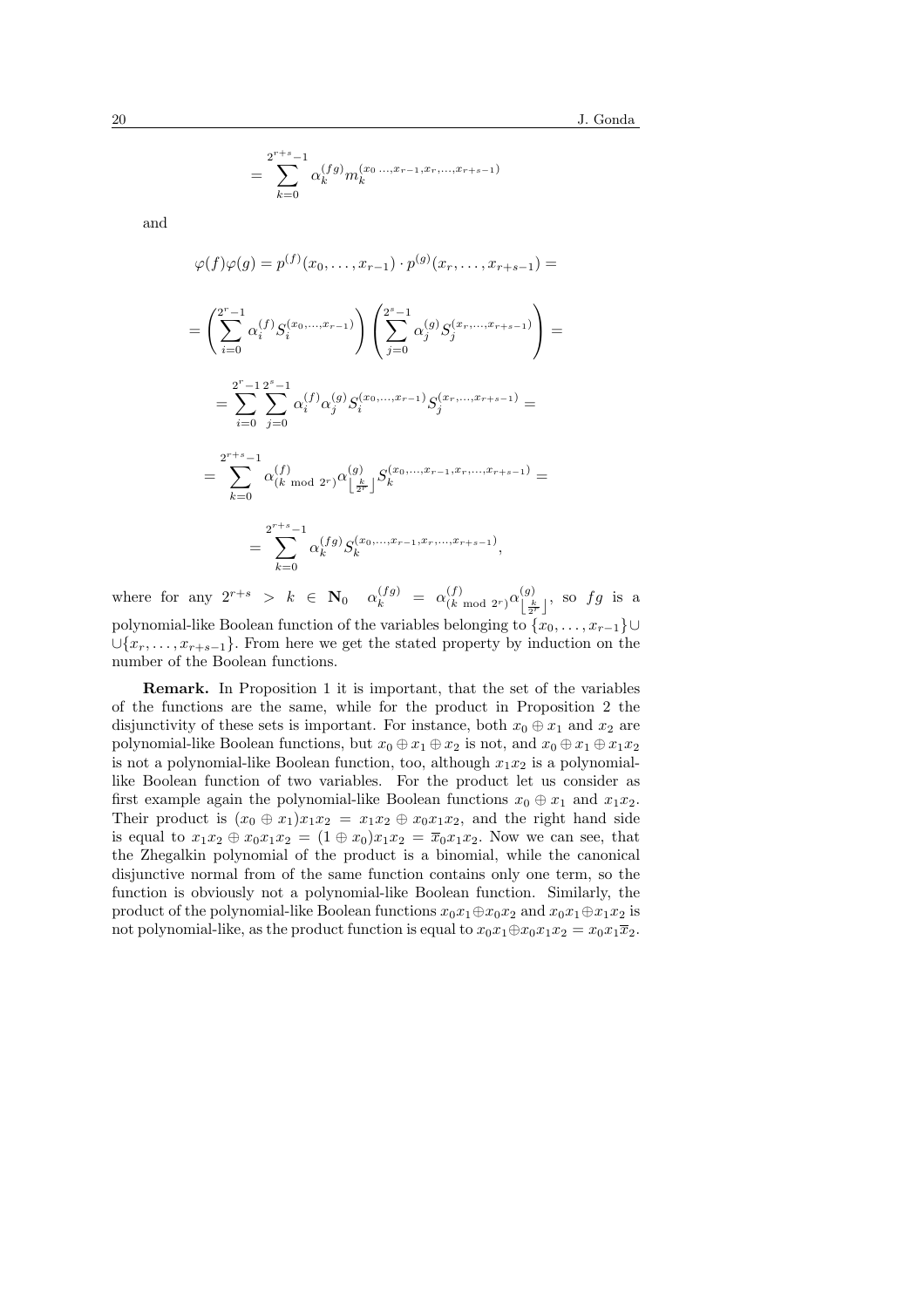**Proposition 3.** If  $f = f_i^{(n)}$  is a polynomial-like Boolean function of n variables, where n is a positive integer, and  $2^{2^n} > i \in N_0$ , then i is an even number.

**Proof.** Every element of the first column and the diagonal of  $A^{(n)}$  is equal to 1. If  $i = 1$  then k is equal to the first column of  $\mathbf{A}^{(n)}$ , so  $w(\underline{\alpha}) =$  $= 1 \neq 2^n = w(k)$ , where w is the weight of a vector, that is the number of the components of the vector equal to 1. Now suppose  $i$  is an odd number greater than 1. Then  $\alpha_0 = 1$ , and there is at least one index j so, that  $0 < j < 2^n$ , and  $\alpha_j = 1$ . Let l be the smallest index with the previous property. Then  $k_l = (\mathbf{A}^{(n)} \underline{\alpha})_l = a_{l,0} \oplus a_{l,l} = 1 \oplus 1 = 0 \neq 1 = \alpha_l$ , so  $\underline{\alpha} \neq \underline{k}$ .

 $\textbf{Proposition 4.} \quad f_0^{(n)}, f_{2^{2^n-1}-2}^{(n)}, f_{2^{2^n-1}}^{(n)} \quad and \ \ f_{2^{2^n}}^{(n)}$  $\sum_{2^{2^n}-2}^{(n)}$  are polynomial-like Boolean functions of n-variables.

**Proof.** If  $\alpha = 0$ , then  $\mathbf{A}^{(n)}\alpha = 0$ , too. For  $\alpha = (0, 0, ..., 0, 1)$ ,  $\mathbf{A}^{(n)}\alpha$  is the last column of  $\mathbf{A}^{(n)}$ , which is equal to  $(0, 0, ..., 0, 1)^T$ . As the number of ones in all of the rows of  $\mathbf{A}^{(n)}$  with a positive indices is even, and the first element of any row is equal to one, too, furthermore the first row of the matrix contains exactly one 1, the image of  $\alpha = (0, 1, ..., 1, 1)$  is equal to the original vector. Finally, as  $(0, 1, ..., 1, 0)$  is the sum of  $(0, 1, ..., 1, 1)$  and  $(0, 0, ..., 0, 1)$ , and the transform is closed for the addition of the vectors, from the previous results we get that the image of  $(0, 1, \ldots, 1, 0)$  is equal to itself.

**Proposition 5.**  $f_i^{(n)}$  is a polynomial-like Boolean function if and only if  $\overline{f}_{i+1}^{(n)}$  is a polynomial-like Boolean function, too.

Proof. As the set of the polynomial-like Boolean functions of the same variables is closed for the EXCLUSIVE OR, and  $f_{2n}^{(n)}$  $\sum_{2^{2^n}-2}^{(n)}$  is a polynomiallike Boolean function of  $n$  variables, the Boolean function  $f$  of  $n$  variables is polynomial-like if and only if  $f^* = f \oplus f_{2n}^{(n)}$  $\frac{2^{2n}-2}{2^{2n}-2}$  is polynomial-like. In the spectrum of the canonical disjunctive normal form of  $f_{2n}^{(n)}$  $\frac{2^{2n}-2}{2^{2n}-2}$  every coefficient but the one belonging to the index of  $\theta$  is equal to 1, so in the spectra of  $f$ and  $f \oplus f_{2n}^{(n)}$  $2^{2^n}$ <sub>2</sub><sup>n</sup> –<sub>2</sub> the members belonging to the index of 0 are identical, while all other coefficients are different. If f is polynomial-like, then  $\alpha_0 = 0$  and so  $f_1^{(n)} \oplus f \oplus f^* = f_1^{(n)} \oplus f_{2^{2^n}}^{(n)}$  $f_{2^{2^n}-2}^{(n)}=f_{2^{2^n}}^{(n)}$  $f^{(n)}_{2^{2^n}-1}$ , that is  $f^* = f_1^{(n)} \oplus f$ , and if  $f = f_i^{(n)}$ , then - considering that  $\alpha_0 = 0$  -  $f_1^{(n)} \oplus f = f_{i+1}^{(n)}$ .

**Proposition 6.** If  $f(x_{n-1},...,x_{i+1},x_i,x_{i-1},...,x_0)$  is a polynomial-like Boolean function, then  $f(x_{n-1},...,x_{i+1},\overline{x}_i,x_{i-1},...,x_0)$  is a polynomial-like Boolean function if and only if  $f = 0$  or  $f = 1$ .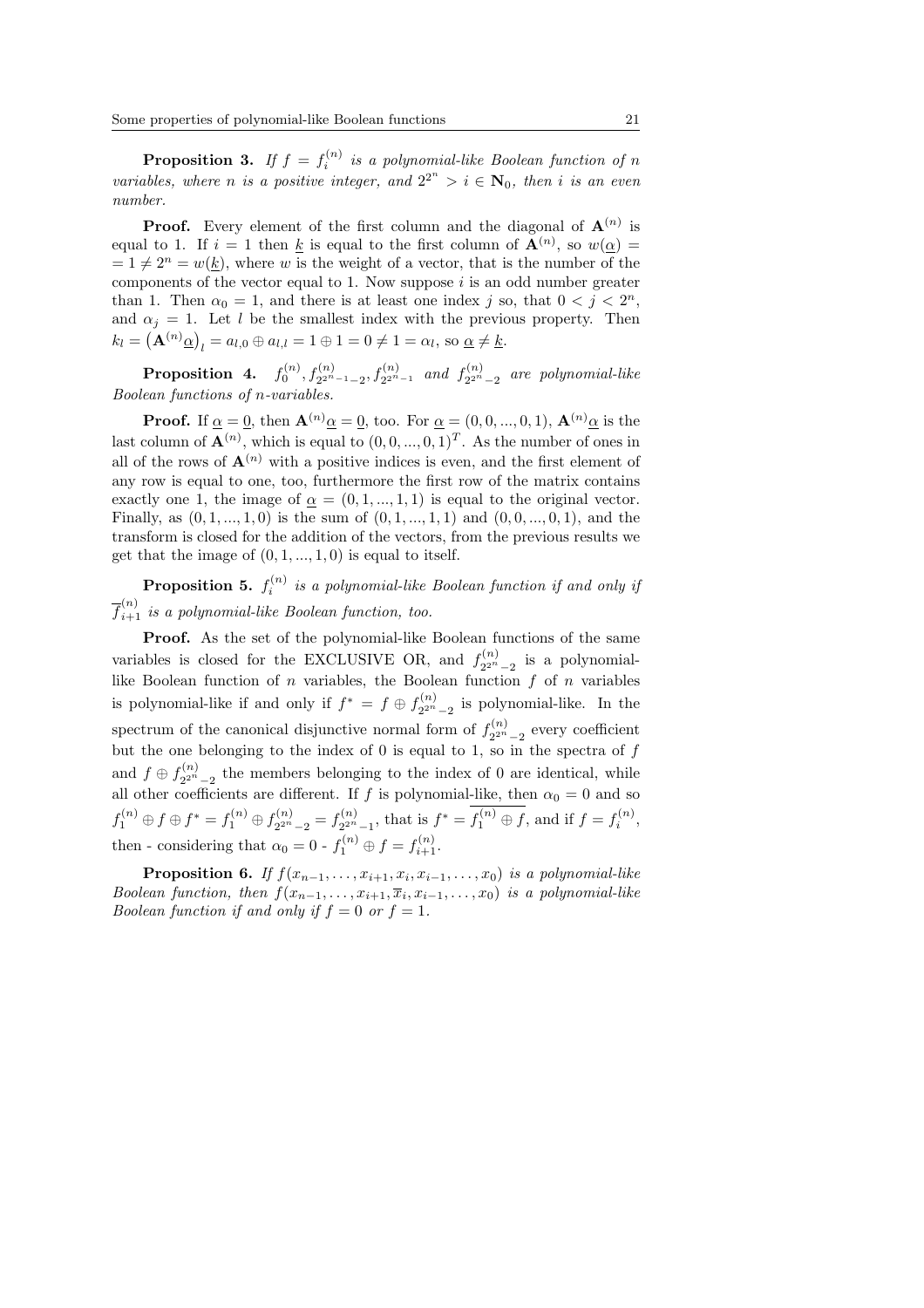**Remark.**  $f = 1$  is a polynomial-like Boolean function if and only if f is a Boolean function of 0 variables.

Proof. As the polynomial-like-property is invariant with respect to the permutation of the indices of the variables, it is enough to prove, that if  $f(x_{n-1}, x_{n-2}, \ldots, x_0)$  polynomial-like, then  $f(\overline{x}_{n-1}, x_{n-2}, \ldots, x_0)$  is not polynomial-like, except of the case when  $f$  is a constant function.

If  $f$  is a Boolean function of zero variables, then it is obvious that inverting any variable of the function we get the same function, so the new function is polynomial-like if and only if the original one is polynomial-like, and both of the Boolean functions of zero variables are polynomial-like.

Now suppose that  $n$  is a positive integer, and  $f$  is a polynomial-like Boolean function of  $n$  variables. Every Boolean function of  $n$  variables can be written as  $f = \overline{x}_{n-1} f^{[0]} \oplus x_{n-1} f^{[1]}$ , where  $f^{[0]}$  and  $f^{[1]}$  are Boolean functions of  $x_0, \ldots, x_{n-2}$ , and  $f(\overline{x}_{n-1}, x_{n-2}, \ldots, x_0) = \overline{x}_{n-1} f^{[1]} \oplus x_{n-1} f^{[0]}$ . If f is polynomial-like, then  $\underline{\alpha}^{[0]} = ( \mathbf{A}^{(n)} + \mathbf{I}^{(n)} ) \underline{\alpha}^{[1]}$ , and if also  $f(\overline{x}_{n-1}, x_{n-2}, \dots, x_0)$ is polynomial-like, then  $\underline{\alpha}^{[1]} = (\mathbf{A}^{(n)} + \mathbf{I}^{(n)})$  $\underline{\alpha}^{[0]}$ . It means that in the latter case ¡ ¢ ¡

$$
\underline{\alpha}^{[1]} = (\mathbf{A}^{(n)} + \mathbf{I}^{(n)}) \underline{\alpha}^{[0]} = (\mathbf{A}^{(n)} + \mathbf{I}^{(n)})^2 \underline{\alpha}^{[1]} = \underline{0}
$$

and then  $\underline{\alpha}^{[0]} = (\mathbf{A}^{(n)} + \mathbf{I}^{(n)})$  $\underline{\alpha}^{[1]} = \underline{0}$ , too, so  $f = 0$ .

**Remark.** If f is a Boolean function of n variables, and  $n > j > i \geq 0$ , then both of the two Boolean functions

$$
f(x_{n-1},...,x_{j+1},x_j,x_{j-1},...,x_{i+1},x_i,x_{i-1},...,x_0)
$$

and

$$
f(x_{n-1},\ldots,x_{j+1},\overline{x}_j,x_{j-1},\ldots,x_{i+1},\overline{x}_i,x_{i-1},\ldots,x_0)
$$

can be polynomial-like. For instance, if

$$
f = f_{158}^{(3)} = \overline{x}_2 \overline{x}_1 x_0 + \overline{x}_2 x_1 \overline{x}_0 + \overline{x}_2 x_1 x_0 + x_2 \overline{x}_1 \overline{x}_0 + x_2 x_1 x_0,
$$

then  $\underline{\alpha}^{(158)} = (0, 1, 1, 1, 1, 0, 0, 1)^T$ , and

$$
\begin{pmatrix} 1 & 0 & 0 & 0 & 0 & 0 & 0 & 0 \\ 1 & 1 & 0 & 0 & 0 & 0 & 0 & 0 \\ 1 & 0 & 1 & 0 & 0 & 0 & 0 & 0 \\ 1 & 1 & 1 & 1 & 1 & 0 & 0 & 0 \\ 1 & 0 & 0 & 0 & 1 & 0 & 0 & 0 \\ 1 & 1 & 0 & 0 & 1 & 1 & 0 & 0 \\ 1 & 0 & 1 & 0 & 1 & 0 & 1 & 0 \\ 1 & 1 & 1 & 1 & 1 & 1 & 1 & 1 \end{pmatrix} \begin{pmatrix} 0 \\ 1 \\ 1 \\ 1 \\ 0 \\ 0 \\ 0 \\ 1 \end{pmatrix} = \begin{pmatrix} 0 \\ 1 \\ 1 \\ 1 \\ 0 \\ 0 \\ 0 \\ 1 \end{pmatrix}
$$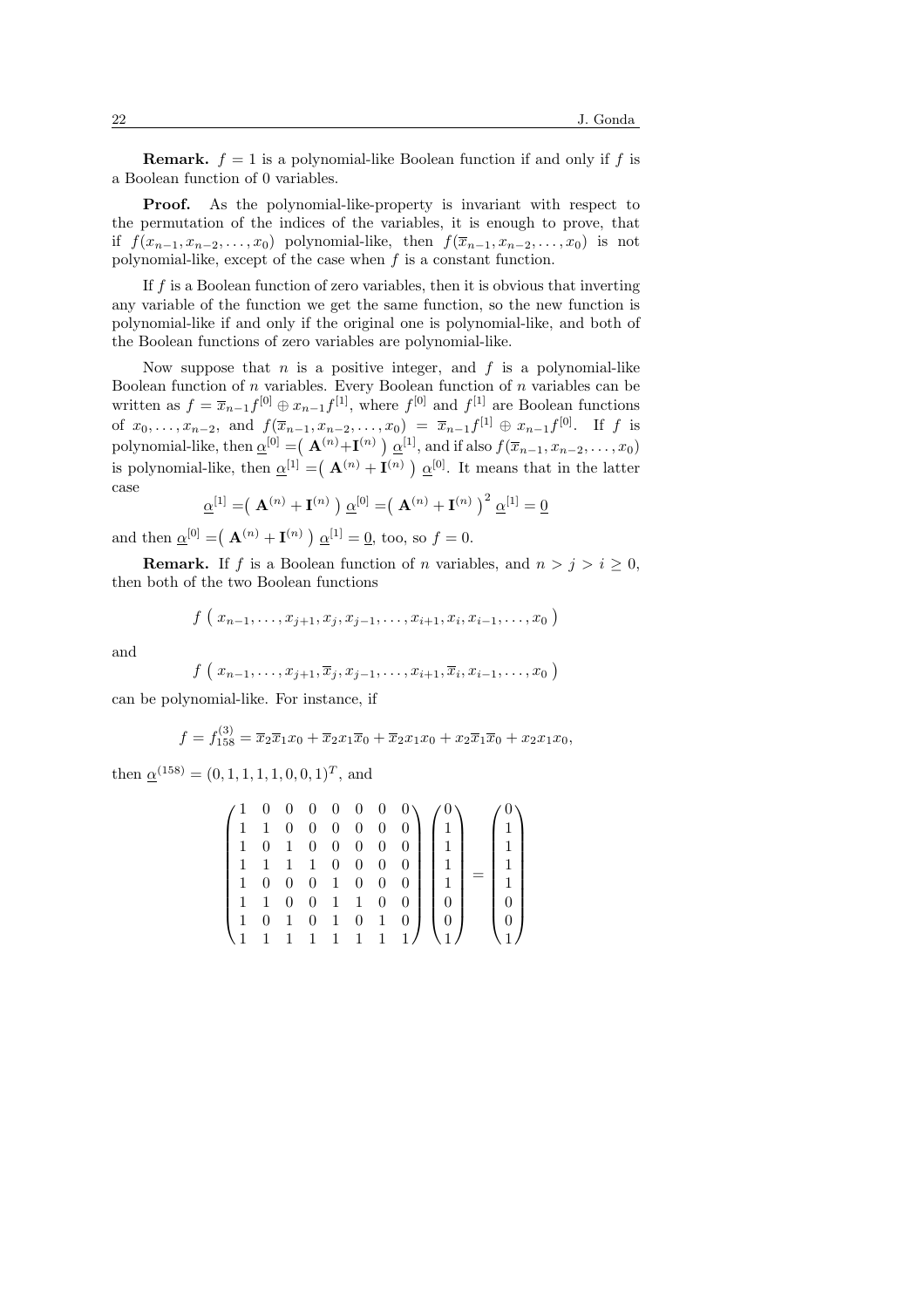so  $f$  is a polynomial-like Boolean function. Now

$$
f(\overline{x}_2, x_1, \overline{x}_0) = x_2 \overline{x}_1 \overline{x}_0 + x_2 x_1 x_0 + x_2 x_2 \overline{x}_0 + \overline{x}_2 \overline{x}_1 x_0 + \overline{x}_2 x_1 \overline{x}_0 =
$$
  
=  $\overline{x}_2 \overline{x}_1 x_0 + \overline{x}_2 x_1 \overline{x}_0 + x_2 \overline{x}_1 \overline{x}_0 + x_2 x_1 \overline{x}_0 + x_2 x_1 x_0 = f_{214}^{(3)}$ 

and the spectrum of this function is equal to  $\underline{\alpha}^{(214)} = (0, 1, 1, 0, 1, 0, 1, 1)^T$ . In that case  $\mathbf{r}$ 

$$
\begin{pmatrix} 1 & 0 & 0 & 0 & 0 & 0 & 0 & 0 \\ 1 & 1 & 0 & 0 & 0 & 0 & 0 & 0 \\ 1 & 0 & 1 & 0 & 0 & 0 & 0 & 0 \\ 1 & 1 & 1 & 1 & 0 & 0 & 0 & 0 \\ 1 & 0 & 0 & 0 & 1 & 0 & 0 & 0 \\ 1 & 1 & 0 & 0 & 1 & 1 & 0 & 0 \\ 1 & 1 & 1 & 1 & 1 & 1 & 1 & 1 \end{pmatrix} \begin{pmatrix} 0 \\ 1 \\ 1 \\ 0 \\ 1 \\ 0 \\ 1 \end{pmatrix} = \begin{pmatrix} 0 \\ 1 \\ 1 \\ 0 \\ 1 \\ 0 \\ 1 \end{pmatrix}
$$

that means, that this function is a polynomial-like Boolean function, too.

## References

- [1] Abbott J.C., Sets, lattices and Boolean algebras, Allyn and Bacon, Boston, Mass., 1964.
- [2] Flegg H.G., Boolean algebra and its application, Wiley, New York, 1964.
- [3] Gonda J., Transformation of the canonical disjunctive normal form of a Boolean function to its Zhegalkin-polynomial and back, Annales Univ. Sci. Budapest., Sect. Comp., 20 (2001), 147-156.
- [4] Gonda J., The structure of the Boolean-Zhegalkin transform, Annales Univ. Sci. Budapest. Sect. Comp., **23** (2004), 25-40.
- [5] Gonda J., Polynomial-like Boolean functions, Annales Univ. Sci. Budapest. Sect. Comp., **25** (2005), 13-23.

(Received March 26, 2003)